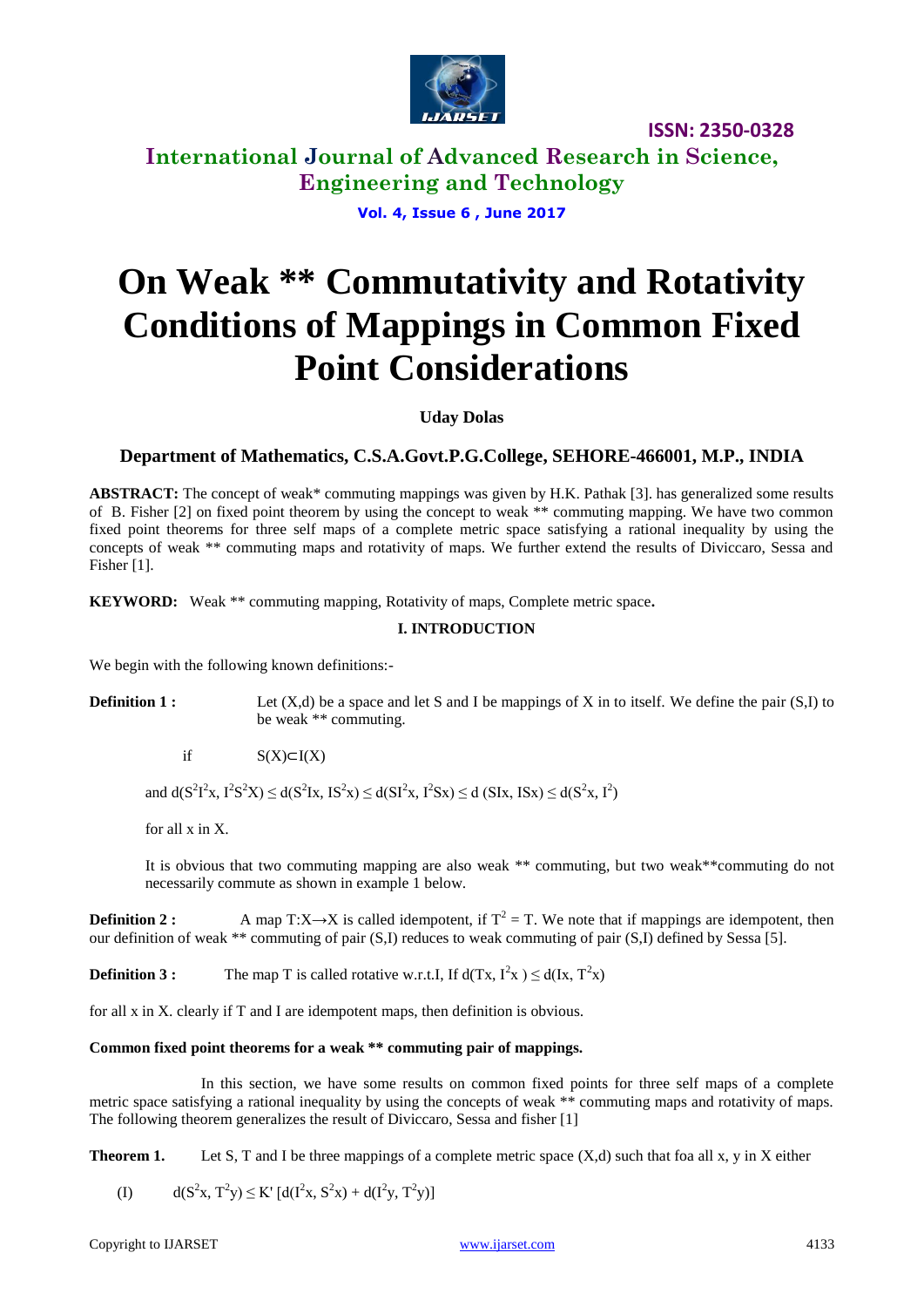

# **ISSN: 2350-0328 International Journal of Advanced Research in Science, Engineering and Technology**

### **Vol. 4, Issue 6 , June 2017**

+K  $\frac{[d(I^{2}x, S^{2}x). d(I^{2}y, T^{2}y) + d(I^{2}x, T^{2}y). d(I^{2}y, S^{2}x)]}{d(I^{2}x, S^{2}y) + d(I^{2}z, T^{2}y)}$  $d(I^2x, S^2x) + d(I^2y, T^2y)$ 

if  $d(I^2x, S^2x) + d(I^2y, T^2y) \neq 0$ , where K' < 1, and (K+K') < 1/2, or

(II)  $d(S^2x, T^2y) = 0$  if  $d(T^2x, S^2x) + d(T^2y, T^2y) = 0$ 

Suppose that the range of  $I^2$  contains the range of  $S^2$  and  $T^2$ . If either

- $(a_1)$  I<sup>2</sup> is continuous, I is weak \*\* commuting with S and T is rotative w.r.t. I,
- $(a_2)$  I<sup>2</sup> is continuous, I is weak \*\* commuting with T and S is rotative w.r.t. I,
- $(a_3)$  S<sup>2</sup> is continuous, S is weak \*\* commuting with I and T is rotative w.r.t. S,
- $(a_4)$  T<sup>2</sup> is continuous, T is weak \*\* commuting with I and S is rotative w.r.t. T

Then S, T and I have a unique common fixed point z. Further, z is the unique common fixed point of S and I and T and I.

**Proof.** Let  $x_0$  be an arbitrary point in X. Since the range of  $I^2$  contains the range of  $S^2$ , let  $x_1$  be a point in X such that  $S^2$   $x_0 = T^2x_1$ . Since the range of  $T^2$  contains the range of  $T^2$ , we can choose a point  $x_2$  such that  $T^{2}x_{1} = I^{2}x_{2}$  in general, having chosen the point  $x_{2n}$  such that :  $S^2x_{2n} = I^2x_{2n+1}$ 

and 
$$
T^2 x_{2n+1} = I^2 x_{2n+2}
$$
 for  $n = 0,1,2$ .................

Now we distinguish three cases :

Case I. Let 
$$
d_{2n-1} \neq 0
$$
 and  $d_{2n} \neq 0$  for  $n = 1, 2$  ......... then, We have  
\n
$$
d_{2n-1} + d_{2n} = d(I^2 x_{2n}, S^2 x_{2n}) + d(I^2 x_{2n+1}, T^2 x_{2n+1}) \neq 0
$$
, for  $n = 1, 2$  .........  
\nUsing inequality (I), we then have  
\n
$$
d_{2n} = d(S^2 x_{2n}, T^2 x_{2n+1})
$$
\n
$$
\leq K(d_{2n-1} + d_{2n}) + K \cdot \left[ \frac{d_{2n-1} d_{2n} + d(T^2 x_{2n-1} T^2 x_{2n+1}) \cdot d(T^2 x_{2n-1} S^2 x_{2n})}{d_{2n-1} + d_{2n}} \right]
$$
\ni.e.,  
\n
$$
d_{2n} \leq K(d_{2n-1} + d_{2n}) + K \left[ \frac{d_{2n-1} d_{2n}}{d_{2n-1} + d_{2n}} \right]
$$
\ni.e.,  
\n
$$
d_{2n} \leq K(d_{2n-1} + d_{2n}) + K(d_{2n-1} + d_{2n})
$$

Then

$$
{\rm d}_{2n} {\leq} \ \ \frac{(K^{'} + K)}{(1 - K^{'} - K)} \ d_{2n - 1}
$$

which implies that

 $d_{2n} < d_{2n-1}$  since  $(K+K') < \frac{1}{2}$ 

#### **Then**

(1)  $d(S^2x_{2n-1}, T^2x_{2n+1}) < d(T^2x_{2n-1}, S^2x_{2n})$ for  $n = 1, 2, \dots, n$ Similarly, it is proved that  $d_{2n-1} < d_{2n-2}$ So  $d(T^2x_{2n-1}, S^2x_{2n}) < d(S^2x_{2n-1}, T^2x_{2n-1})$ for  $n = 1, 2, \dots, n$ 

It follows that the sequence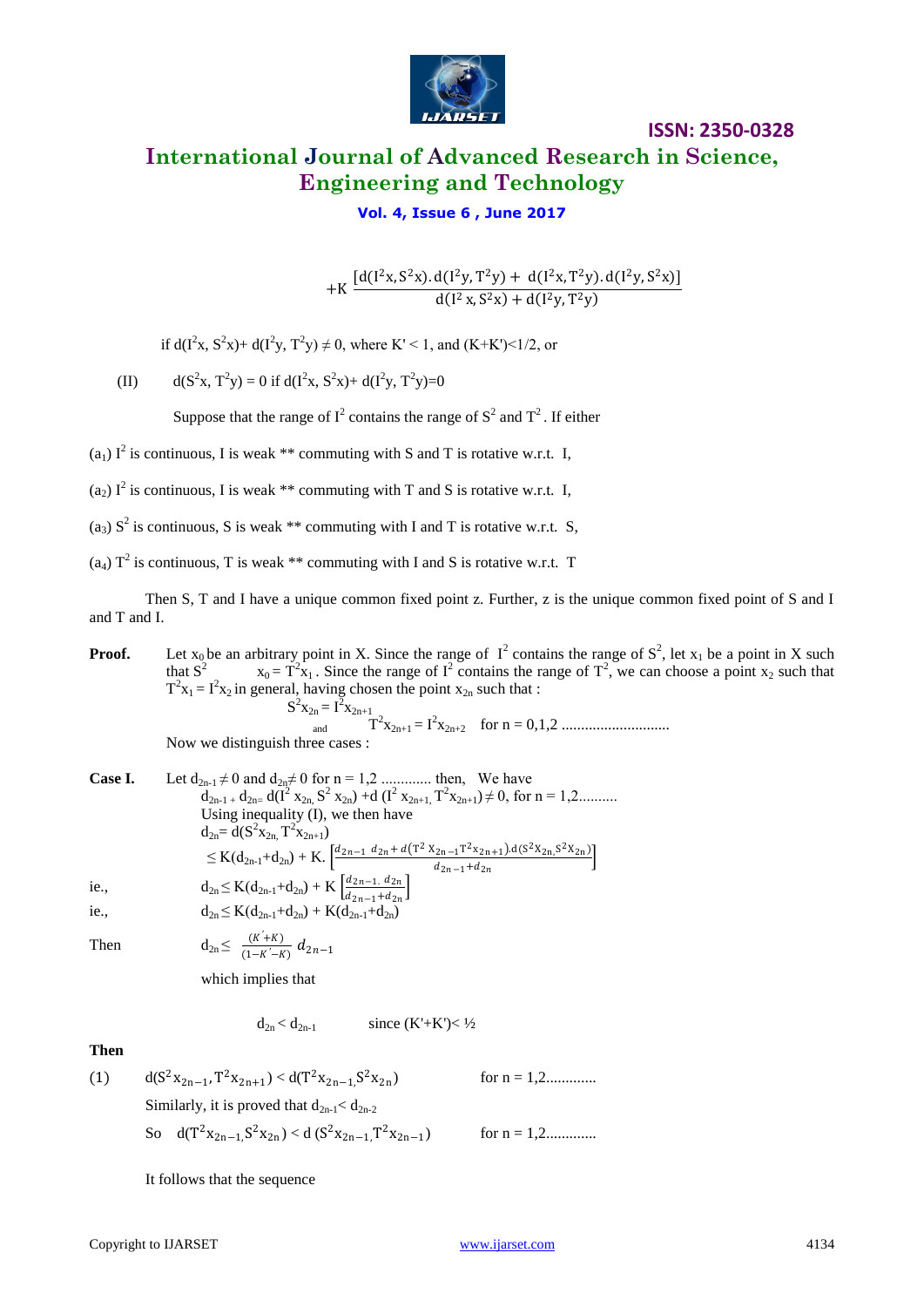

# **ISSN: 2350-0328 International Journal of Advanced Research in Science, Engineering and Technology**

### **Vol. 4, Issue 6 , June 2017**

(2)  $\{S^2x_0, T^2x_1, S^2x_2, \ldots, T^2x_{2n-1}, S^2x_{2n}, T^2x_{2n+1, \ldots, \ldots, T^2x_{2n+1}}\}$ 

is a Cauchy sequence in the complete metric space X and so has a limit w in X.

Hence the sequence

$$
\{S^2x_{2n}\} = \{I^2x_{2n-1}\}\text{ and }\{T^2x_{2n-1}\} = \{I^2x_{2n}\}\
$$

converge to the point w because they are subsequences of the sequence (2). Suppose first of all that  $I^2$  is continuous, then the sequence  $\{I^4x_{2n}\}$  and  $\{I^2S^2x_{2n}\}$  converge to the point  $I^2$  w. If I weak \*\* commutes with S, we have

$$
\begin{array}{ll} d(S^2 I^2 x_{2n},I^2 w) & \leq d(S^2 I^2 x_{2n},I^2 S^2 x_{2n}) + d(I^2 S^2 x_{2n},I^2 w) \\ \\ & \leq d(S^2 x_{2n},I^2 x_{2n}) + d(I^2 S^2 x_{2n},I^2 w) \end{array}
$$

which implies, on letting n tend to infinity that the sequence  $\{S^2I^2x_{2n}\}\$ also converges to  $I^2w$ . We now claim that  $T^2 w = I^2 w$ . Suppose not. Then we have  $d(I^2 w, T^2 w) > 0$  and using inequality (I), we obtain

$$
d(S^{2}I^{2}x_{2n}T^{2}w) \leq K'[d(I^{4}x_{2n} \cdot S^{2}I^{2}x_{2n}) + d(I^{2}w, T^{2}w)]
$$
  
+ 
$$
K\left[\frac{d(I^{4}x_{2n} \cdot S^{2}I^{2}x_{2n}) \cdot d(I^{2}w, T^{2}w) + d(I^{4}x_{2n} \cdot T^{2}w) \cdot d(T^{2}w, S^{2}I^{2}x_{2n})}{d(I^{4}x_{2n} \cdot S^{2}I^{2}x_{2n}) + d(I^{2}w, T^{2}w)}\right]
$$

On letting n tend to infinity, we deduce that

$$
d(I^2w,T^2w) \leq K'.d(I^2w,T^2w)
$$

i.e (1-K')  $d(I^2w, T^2w) \leq 0$  a contradiction since K'<1.

Now suppose that  $S^2w \neq T^2w$ , then

$$
d(S^2w,T^2w)
$$
  $\leq K' [d(I^2w, S^2w) + d(I^2w,T^2w)]$ 

$$
+ \text{K} [\frac{d \left(l^2 w \cdot S^2 w\right) . d \left(l^2 w \cdot T^2 w\right) + d \left(l^2 w \cdot S^2 w\right) . d \left(l^2 w \cdot T^2 w\right)}{d \left(l^2 w \cdot S^2 w\right) + d \left(l^2 w \cdot T^2 w\right)}]
$$

i.e.  $d(S^2w,T^2w) < K'd(T^2w,S^2w)$ 

i.e.  $(1-K') d(T^2w, S^2w) < 0$  a contradiction.

Thus 
$$
I^2w = S^2w = T^2w
$$
.

A similar conclusion is achieved if I weak \*\* commute with T. Let us now supposse that  $S^2$  is continuous instead of  $I^2$ . The in subsequences  $\{S^4x_{2n}\}\$  and  $\{S^2I^2x_{2n}\}\$ converge to the point  $S^2w$ . Since S weak \*\* commutes with I, we have that the sequence  $\{I^2S^2x_{2n}\}\$ also converges to  $S^2w$ . Since the range  $I^2$  contains the range of  $S^2$ , there exists a point w', such that

$$
I^2w'=S^2w
$$

Copyright to IJARSET and the control of the control [www.ijarset.com](http://www.ijarset.com/) 4135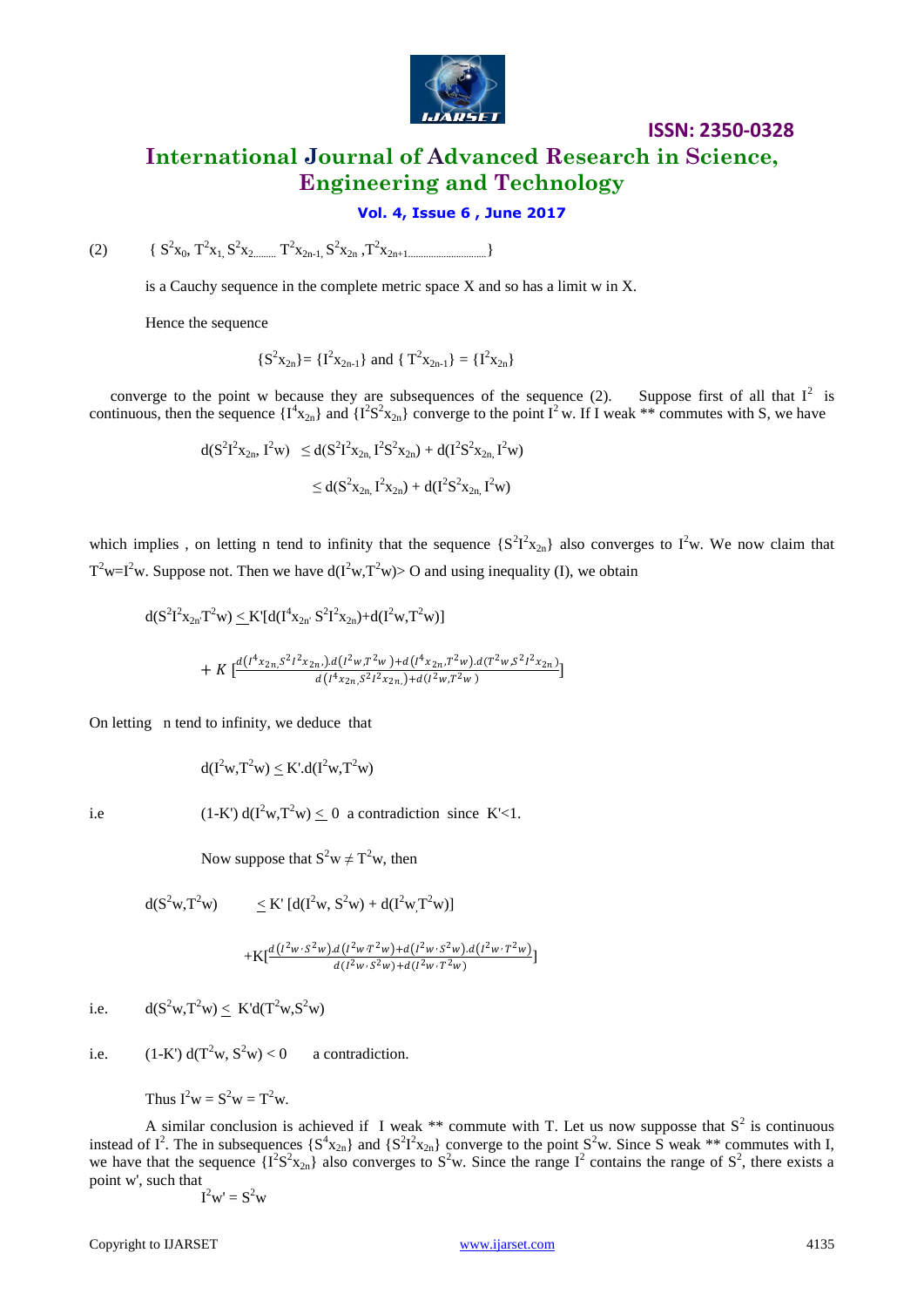

**International Journal of Advanced Research in Science, Engineering and Technology**

### **Vol. 4, Issue 6 , June 2017**

Then T  $2^2w \neq S^2w = I^2w$ , we have  $d(S^4x_{2n}, T^2w') \leq K' [d (I^2S^2x_{2n}, S^4x_{2n}) + d (I^2w', T^2w')]$  $+ K \left[ \frac{d(I^2 S^2 x_{2n}, S^4 x_{2n}) d(I^2 w', T^2 w) + d(I^2 S^2 x_{2n}, T^2 w)' d(I^2 w', S^4 x_{2n})}{J(I^2 S^2 w, G^4 w, J^2 (I^2 w', T^2 w')} \right]$  $\frac{d}{d}\left(\frac{1^2S^2x_{2n}S^4x_{2n}}{I^2}\right) \cdot d\left(\frac{1^2W}{I^2} \cdot \frac{1}{I^2} \cdot \frac{1}{I^2} \cdot \frac{1}{I^2} \cdot \frac{1}{I^2} \cdot \frac{1}{I^2} \cdot \frac{1}{I^2} \cdot \frac{1}{I^2} \cdot \frac{1}{I^2} \cdot \frac{1}{I^2} \cdot \frac{1}{I^2} \cdot \frac{1}{I^2} \cdot \frac{1}{I^2} \cdot \frac{1}{I^2} \cdot \frac{1}{I^2} \cdot \frac{1}{I^2} \$ 

and on letting n tend to infinity, it follows that

$$
d(S^{2}w, T^{2}w') \leq K' [d(S^{2}w, S^{2}w) + d(I^{2}w', T^{2}w')] + K \left[ \frac{d(S^{2}w, S^{2}w)) \cdot d(I^{2}w', T^{2}w') + d(S^{2}w, T^{2}w') \cdot d(I^{2}w', S^{2}w)}{d(S^{2}w, S^{2}w)) \cdot d(I^{2}w, T^{2}w')} \right] \ni.e. \qquad d(S^{2}w, T^{2}w') \leq K' d(S^{2}w, S^{2}w')
$$

i.e.  $(1-K') \cdot d(S^2 w, T^2 w') \leq 0$ , which is a contradiction.

Thus  $S^2w = T^2w' = I^2w'$ . Now suppose that  $S^2w \neq T^2w = I^2w'$ ,

Then  $d(S^2w, T^2w')$ 

$$
\leq K' \left[ d(S^2 w', S^2 w') + d(I^2 w', T^2 w') \right] + K \left[ \frac{d(S^2 w', S^2 w') \cdot d(I^2 w', T^2 w') + d(I^2 w', T^2 w') \cdot d(I^2 w', S^2 w')}{d(S^2 w', S^2 w')) \cdot d(I^2 w', T^2 w)} \right]
$$

= 0, a contradiction, and so 
$$
I^2w' = S^2w' = T^2w'
$$

A similar conclusion is obtained if one assumes that  $T^2$  is continuous and T is weak \*\* commuting with I.

**Cass II.** Let  $d_{2n-1} = 0$  for some n. Then  $I^{2}x_{2n} = T^{2}x_{2n-1} = S^{2}x_{2n}$ .

We claim  $I^2x_{2n} = T^2x_{2n}$ , since otherwise

if  $d(I^{2}x_{2n}T^{2}x_{2n}) > 0$ , inequality (I) implies,

 $0 < d(\mathbf{I}^2 \mathbf{x}_{2n'} \mathbf{T}^2 \mathbf{x}_{2n}) = d(\mathbf{S}^2 \mathbf{x}_{2n'} \mathbf{T}^2 \mathbf{x}_{2n})$ 

$$
\leq K'[d(I^2x_{2n}S^2x_{2n})+d((I^2x_{2n}T^2x_{2n})]
$$

$$
+K[\frac{d\left(l^2X_{2n}\cdot S^2X_{2n}\right)d\left(l^2X_{2n}\cdot T^2X_{2n}\right)+d\left(l^2X_{2n}\cdot T^2X_{2n}\right)d\left(l^2X_{2n}\cdot S^2X_{2n}\right)}{d\left(l^2X_{2n}\cdot S^2X_{2n}\right)+d\left((l^2X_{2n}\cdot T^2X_{2n}\right)}]
$$

$$
= K'[d_{2n-1} + d((I^2x_{2n}, T^2x_{2n})]
$$

$$
+K[\frac{d_{2n-1}.d(I^{2}x_{2n}T^{2}x_{2n})+d(I^{2}x_{2n}T^{2}x_{2n}).d_{2n-1}}{d_{2n-1}+d(I^{2}x_{2n}T^{2}x_{2n})}]
$$

i.e.  $0 < d \left( \frac{1}{2} x_{2n} \right) \leq K' \cdot d(\frac{1}{2} x_{2n} \cdot T^2 x_{2n})$ 

i.e.  $0 < d (1-K') .d(I^{2}x_{2n}T^{2})$ a contradiction.

**Thus**  $2x_{2n} = S^2x_{2n} = T^2x_{2n}$ 

Copyright to IJARSET and the control of the control of the [www.ijarset.com](http://www.ijarset.com/) 4136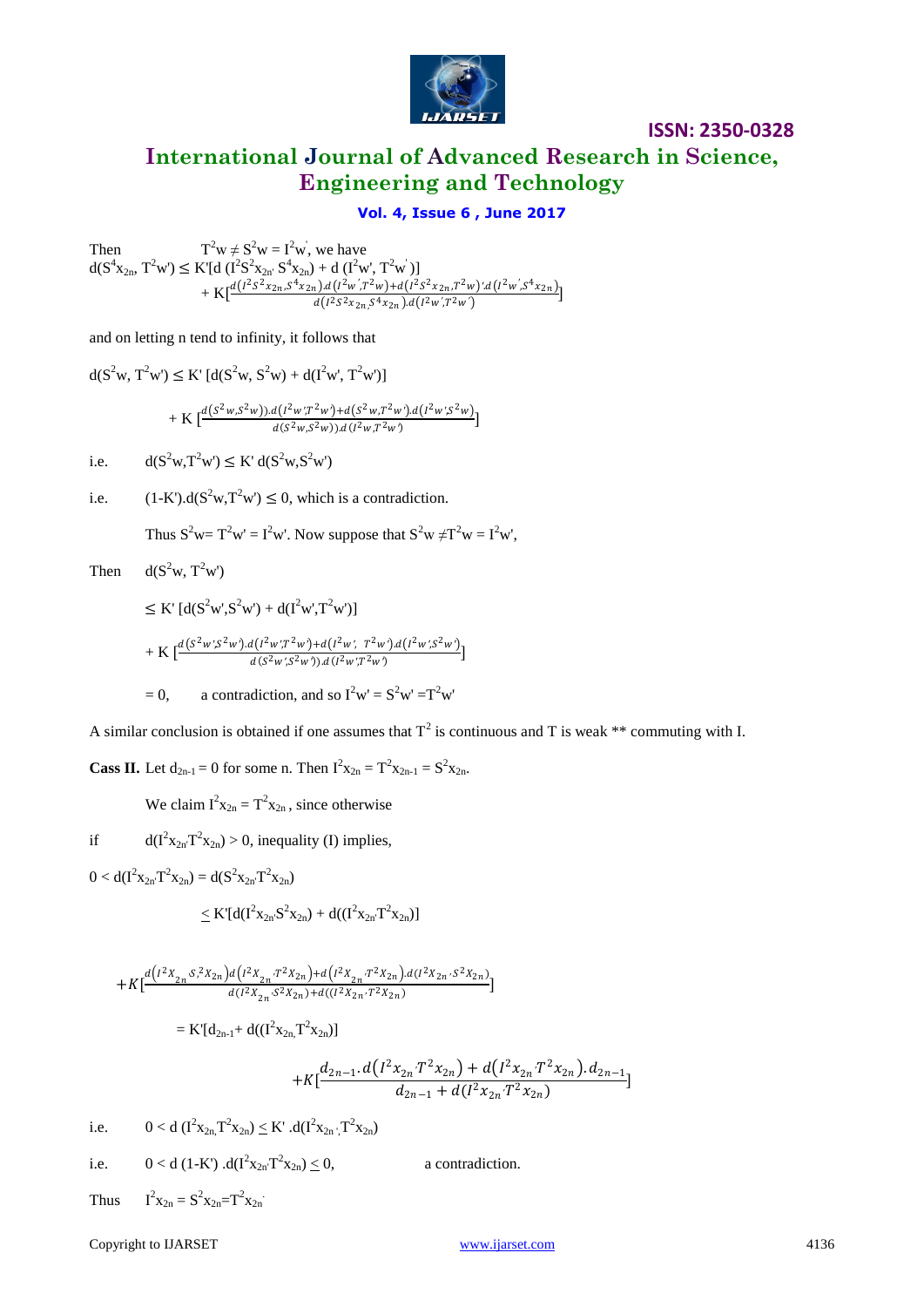

 $SI^{2}w = S^{2}Sw = T^{2}w = I^{2}w$ .

# **International Journal of Advanced Research in Science, Engineering and Technology**

### **Vol. 4, Issue 6 , June 2017**

**Case III.** Let  $d_{2n} = 0$  for some n. Then  $I^2x_{2n+1} = S^2x_{2n} = T^2$ and reasoning as in  $Case(II)$  $I^2x_{2n+1}=S^2x_{2n+1}=T^2x_{2n+1}$ 

Therefore in all cases, there exists a point w such that  $I^2w = S^2w = T^2w$ .

If I weak \*\* commutes with S, we have

 $d(S^2Iw, IS^2w) \le d(SI^2w, I^2Sw) \le d(SIw, ISw) \le d(S^2w, I^2w) = 0$ , which implies that

 $(3)$  ${}^{2}Iw=IS^{2}w$ ,  $SI^{2}w=I^{2}Sw$ ,  $SIw=ISw$ , and so  $I^{2}Sw=S^{3}w$ .

Thus Sw,  $S^2$ Sw) + d ( $I^2$ w, $T^2$ w) = 0 and using condition (II), we deduce that  $SI^2w = S^2$ 

It follows that  $I^2 w = z$  is fixed point of S.

Further  $d(I^2 I w, S^2 I w) + d(I^2 w, T^2 w) = 0$ 

and using condition (II), we deduce that  $Iz = S^2Iw = IS^2w = T^2w = z$ and  $using inequality (I)$ , on the assumption that  $T^2z \neq z$ , we have

 $d(z,T^2z) = d(S^2z,T^2z)$ 

 $\leq K'$  [d(I<sup>2</sup>z,S<sup>2</sup>z) + d(I<sup>2</sup>z, T<sup>2</sup>z)]

$$
+K[\frac{d(l^2z,S^2z).d(l^2z,T^2z)+d(l^2z,T^2z).d(l^2z,S^2z)}{d(l^2z,S^2z)+d(l^2z,T^2z)}]
$$

i.e.,  $d(z, T^2z) \le K' \cdot d(z, T^2z)$ 

i.e.,  $(1-K') d(z,T^2z) < 0$ , a contradiction.

And so  $z = T^2 z$ .

Now using the rotativity of T w.r. to I (or w.r. to S), we have

 $d(Tz, z) = d(Tz, I^2z) \le d(Iz, T^2z) = d(z, z) = 0,$ 

and so z is a common fixed point of I, S and T.

If one assumes that I weak \*\* commutes with T and S is rotativity w.r. to I (or w.r. to T), the proof is of course similar.

Now suppose that z' is a second common fixed point of I and S. Then

$$
d(I^2z^T, S^2z^T) + d(I^2z, T^2z) = 0
$$
 and condition (II) implies that

$$
z' = Sz' = S^2z' = T^2z = z.
$$

We can prove similarly that z is the unique common fixed point of I and T.

This completes the proof of the theorem.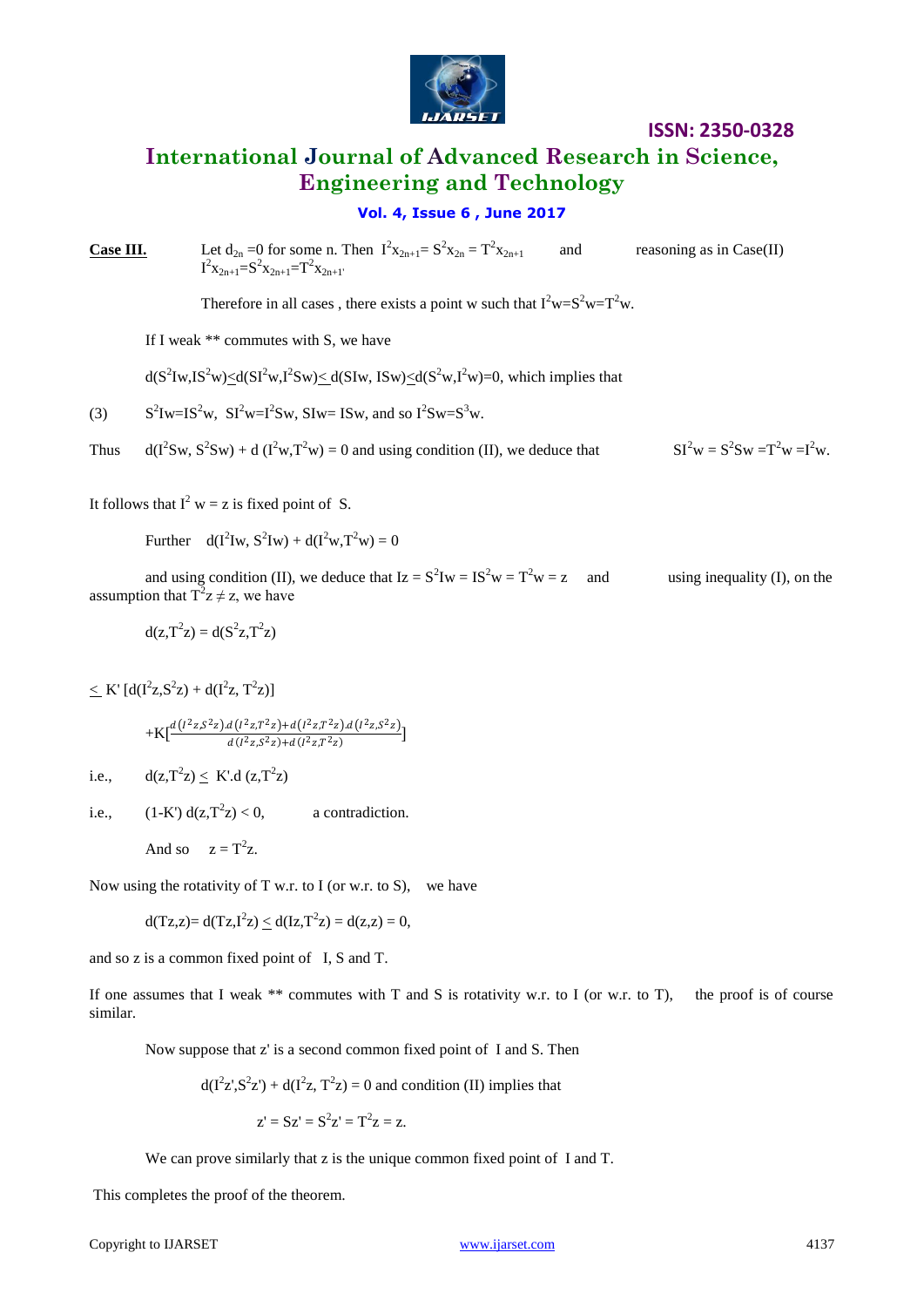

# **International Journal of Advanced Research in Science, Engineering and Technology**

### **Vol. 4, Issue 6 , June 2017**

#### **Example 1.**

Let X be the subset of  $R^2$  defined by

 $X = (A,B,C,D,E)$ ,

where  $A \equiv (0,0)$ ,  $B \equiv (0,1)$ ,  $C \equiv (0, 1)$ ,  $D = (1/2,0)$ ,  $E \equiv (-1,0)$ . Let I, S, T :  $X \rightarrow X$  be given by

> $I(A) = I(B) = I(C) = B$ ,  $I(D) = A$ ,  $I(E) = D$ ,  $S(A) = S(B) = S(C) = B$ ,  $S(D) = S(E) = A$ ,

 $T(A) = T(B) = T(C) = T(D) = T(E) = B.$ 

By routine calculation it is easy to see that I weak \*\* commutes with S and T is rotative w.r.to S. Clearly  $I^2$ (or  $S^2$ ) is continuous and

$$
S^2(X) = {B} \subset {A,B} = I^2(X)
$$
 and  $T^2(X) = {B} \subset {A,B} = I^2(X)$ .

Further, and easy routine calculation shows that inequality (I) holds for instance  $K' < 1$ , and  $(K + K')$ 1/2 and condition (II) holds for the points  $x, y \in \{A, B, C, D\}$ .

Therefore all the conditions of Theorem 1 are satisfied and B is the unique common fixed point of I, S and T.

We also note that is neither commutative nor weakly commutative with S, for otherwise,

 $SI(E) = A \neq B = IS(E)$ 

and  $d(SI(E), IS(E)) = d(A,B) = 1 > 1/2 = d(A,D)$ 

$$
= d(S(E), I(E)).
$$

#### **Example 2.**

Let  $X = \{x, y\}$  with the discrete metric. Define the mappings

 $I = S = T$  by  $Ix = x$ ,  $Iy = y$ .

All the conditions of the Theorem 1 are satisfied except condition (II) but I, S and T. have two common fixed points.

Assuming I =  $I^2$  (identity map on X) and dropping the rotativity of T(or S) we have the following corollary.

#### **Corollary 2.**

Let S and T be mappings of a complete metric space  $(X,d)$  into itself such that for all  $x,y$  in X either,

(III) 
$$
d(S^2x,T^2y)
$$

$$
\leq K' \left[ d(x, S^2x) + d(y, T^2y) \right] + K \left[ \frac{d(x, S^2x) d(y, T^2y) + d(x, T^2y) d(y, S^2x)}{d(x, S^2x) + d(y, T^2y)} \right]
$$